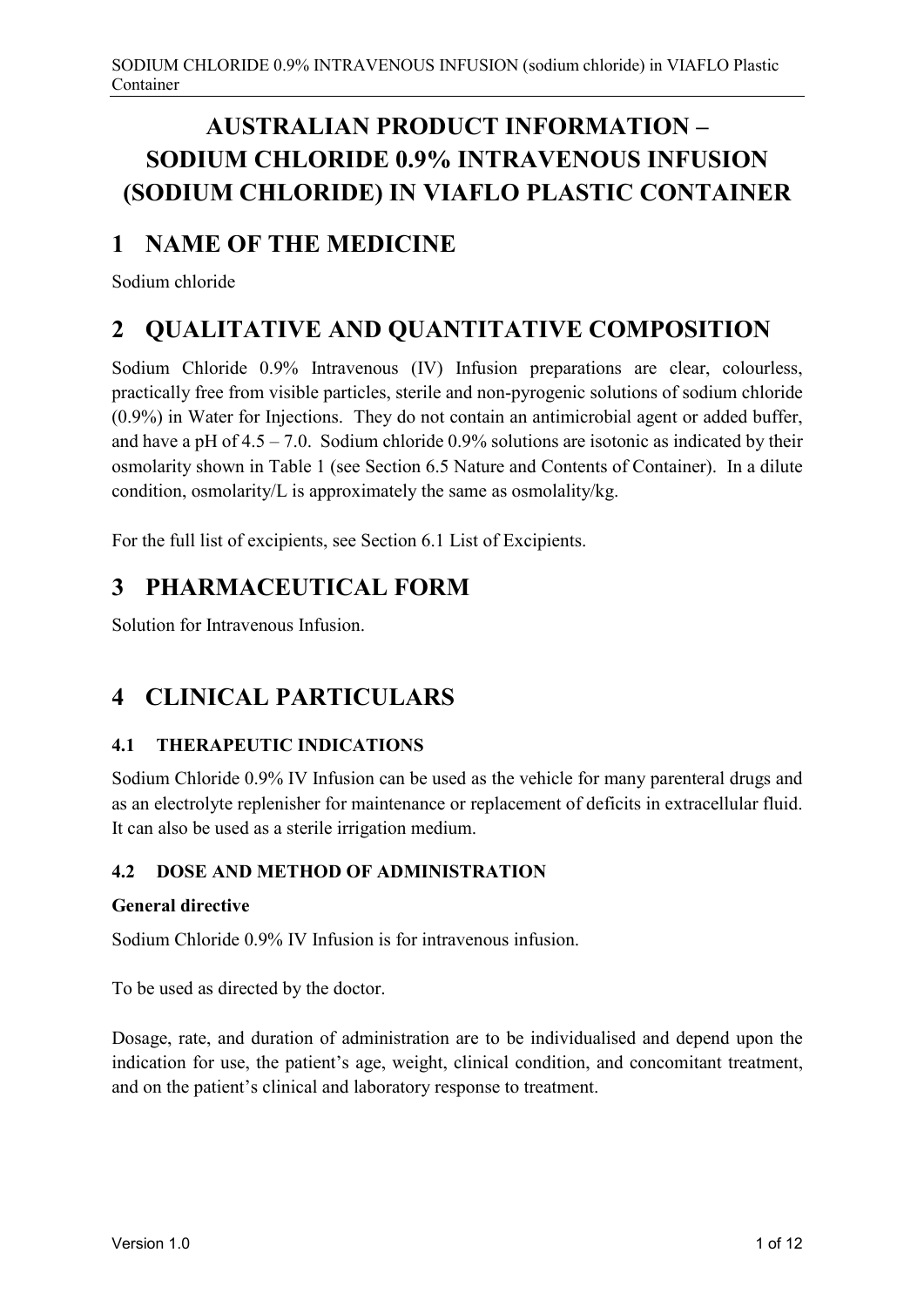Parenteral drug products should be inspected visually for particulate matter and discolouration prior to administration whenever solution and container permit. The solution should be clear and free from particles. Do not administer unless solution is clear and seal is intact.

Additives may be incompatible. Suitability of potential additives has not been demonstrated. Complete information is not available. Those additives known to be incompatible should not be used. Before adding a substance or medication, verify that it is soluble and/or stable in water and that the pH range of Sodium Chloride 0.9% IV Infusion is appropriate. The instructions for use of the medication to be added and other relevant literature must be consulted. Consult with a pharmacist, if available.

If in the informed judgment of the doctor, it is deemed advisable to introduce additives, use aseptic technique. Mix thoroughly when additives have been introduced. After addition, check for a possible colour change and/or the appearance of precipitates, insoluble complexes or crystals. Do not store solutions containing additives. The stability of this product when mixed with additive has not been demonstrated (See Section 4.4 Special Warnings and Precautions for Use and Section 4.5 Interactions with Other Medicines and Other Forms of Interactions).

When other electrolytes or medicines are added to this solution, the dosage and the infusion rate will also be dictated by the dose regimen of the additions.

The product should be used for one patient on one occasion only. Any unused portion should be discarded.

## **Direction for use of VIAFLO plastic container**

*Warning*: Do not connect flexible plastic containers in series in order to avoid air embolism due to possible residual air contained in the primary container.

Pressurising intravenous solutions contained in flexible plastic containers to increase flow rates can result in air embolism if the residual air in the container is not fully evacuated prior to administration.

Use of a vented intravenous administration set with the vent in the open position could result in air embolism. Vented intravenous administration sets with the vent in the open position should not be used with flexible plastic containers.

*To open*: Tear overwrap down side at slit and remove solution container. Some opacity of the plastic due to moisture absorption during the sterilisation process may be observed. This is normal and does not affect the solution quality or safety. The opacity will diminish gradually. Check for minute leaks by squeezing inner bag firmly. If leaks are found, discard the product as sterility may be impaired. If supplemental medication is desired, follow directions below.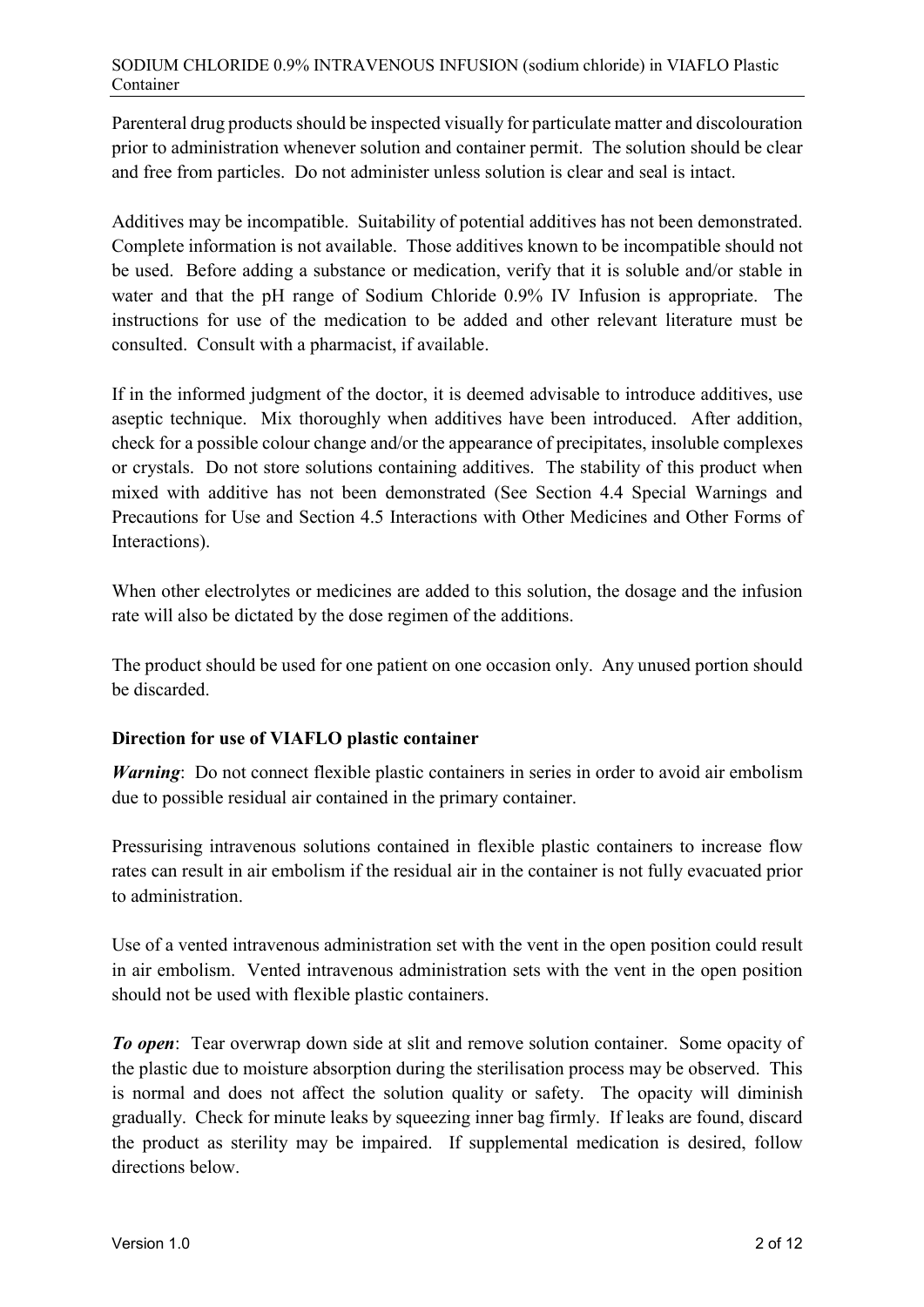*Preparation for administration*: Sodium Chloride 0.9% IV Infusion is a sterile preparation. Thus, aseptic technique must be applied throughout the administration.

- (1) Suspend container from eyelet support.
- (2) Remove plastic protector from outlet port at the bottom of container.
- (3) Attach administration set.

#### *To add Medications*:

*Warning:* **Additives may be incompatible** (See Section 4.4 Special Warnings and Precautions for Use and Section 4.5 Interactions with Other Medicines and Other Forms of Interactions).

- *To add medication before solution administration*: Supplemental medication may be added with needle through the medication injection port. To proceed, swab medication site (port) with alcohol swab. Using syringe with 0.63 to 0.80 mm needle, puncture resealable medication port and inject. Mix solution and medication thoroughly. For high density medication such as potassium chloride, squeeze ports while ports are upright and mix thoroughly.
- *To Add Medication during solution administration:* Close clamp on the set. Prepare medication port. Using syringe with 0.63 to 0.80 mm needle, puncture resealable medication port and inject. Remove container from IV pole and/or turn to upright position. Evaluate both ports by squeezing them while container is in the upright position. Mix solution and medication thoroughly. Return container to in use position and continue administration.

The solutions contain no antimicrobial agents, and are for single use in only one patient. Unused portions must be discarded.

## **4.3 CONTRAINDICATIONS**

The use of Sodium Chloride 0.9% IV Infusion requires careful evaluation of risks and benefits by the attending physician. It must not be used in the following conditions unless the physician has determined that potential benefits outweigh risks:

- congestive heart failure
- severe impairment of renal function
- clinical states in which there exists oedema with sodium retention
- liver cirrhosis
- irrigation during electrosurgical procedures.

See Section 4.4 Special Warnings and Precautions for Use.

## **4.4 SPECIAL WARNINGS AND PRECAUTIONS FOR USE**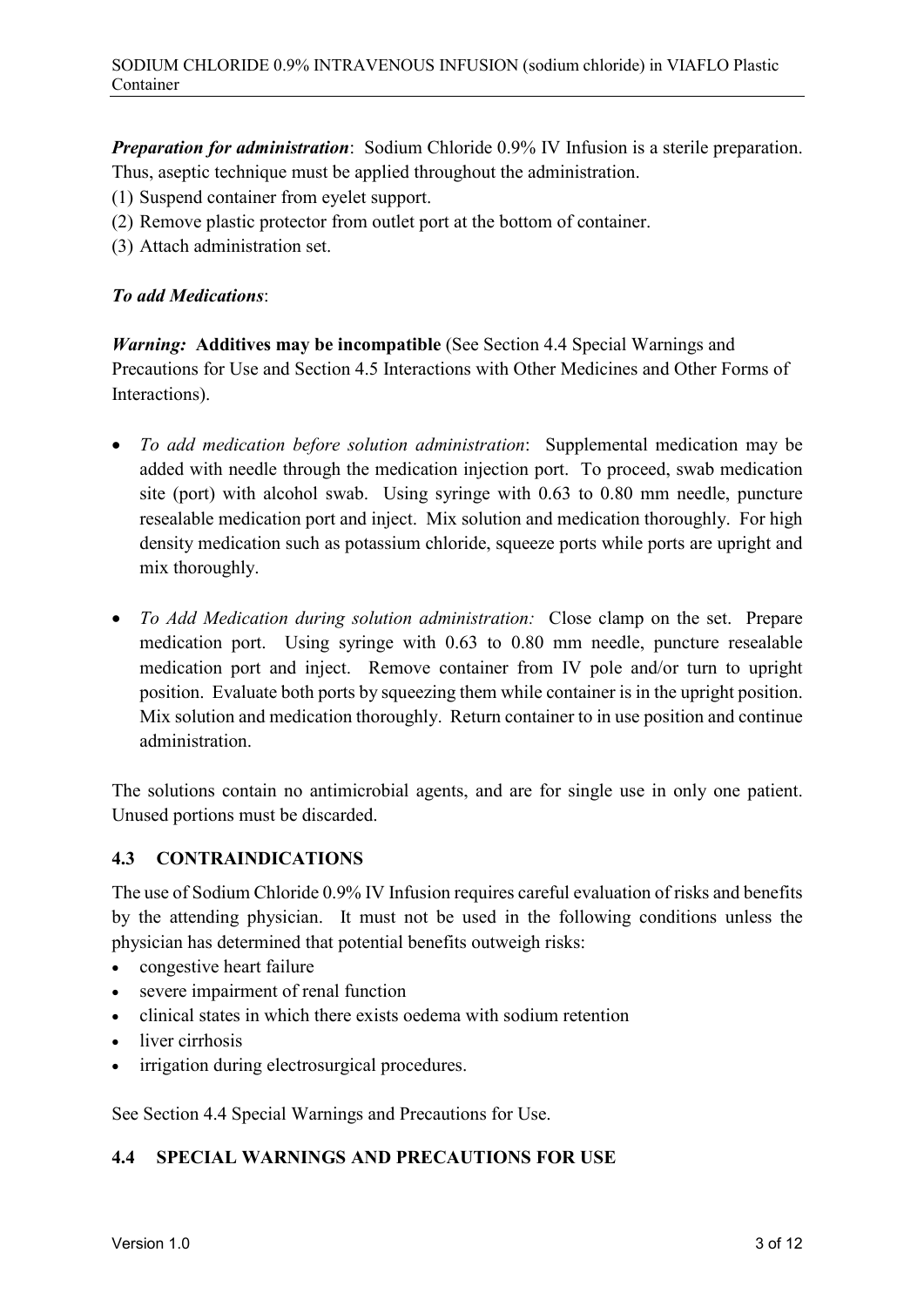The safety of the VIAFLO plastic bag container has been shown in tests with animals according to the USP biological tests for plastic container, as well by tissue culture toxicity studies.

## **Hypersensitivity Reactions**

Hypersensitivity/infusion reactions, including hypotension, pyrexia, tremor, chills, urticaria, rash, and pruritus, have been reported.

Stop the infusion immediately if signs or symptoms of hypersensitivity/infusion reactions develop. Appropriate therapeutic countermeasures must be instituted as clinically indicated.

## **Hyponatraemia**

Monitoring of serum sodium is important for all fluids. High volume infusion must be used under specific monitoring in patients with cardiac or pulmonary failure, and in patients with non-osmotic vasopressin release (including SIADH), due to the risk of hospital-acquired hyponatraemia.

Acute hyponatraemia can lead to acute hyponatraemic encephalopathy (brain oedema) characterised by headache, nausea, seizures, lethargy and vomiting. Patients with brain oedema are at particular risk of severe, irreversible and life-threatening brain injury.

## **Fluid and/or Solute Overload and Electrolyte Disturbances**

Clinical evaluation and appropriate laboratory determinations are essential to monitor renal function, changes in fluid balance, electrolyte concentration and acid-base balance.

Depending on the volume and rate of infusion, intravenous administration of Sodium Chloride 0.9% IV Infusion can cause:

- fluid and/or solute overload resulting in overhydration/hypervolaemia and, for example, congested states, including central and peripheral oedema
- clinically relevant electrolyte disturbances and acid-base imbalance.

The risk of dilutional states is inversely proportional to the electrolyte concentrations of the injections. The risk of solute overload causing congested states with peripheral and pulmonary oedema is directly proportional to the electrolyte concentration administered.

Clinical evaluation and periodic laboratory determinations may be necessary to monitor changes in fluid balance, electrolyte concentrations, and acid-base balance during prolonged parenteral therapy or whenever the condition of the patient or the rate of administration warrants such evaluation. Thus, caution should be exercised in patients with hypertension, heart failure, cerebral oedema, renal disease, pulmonary or peripheral oedema, pre-eclampsia, liver cirrhosis, conditions associated with sodium retention, and in geriatric patients, and infants.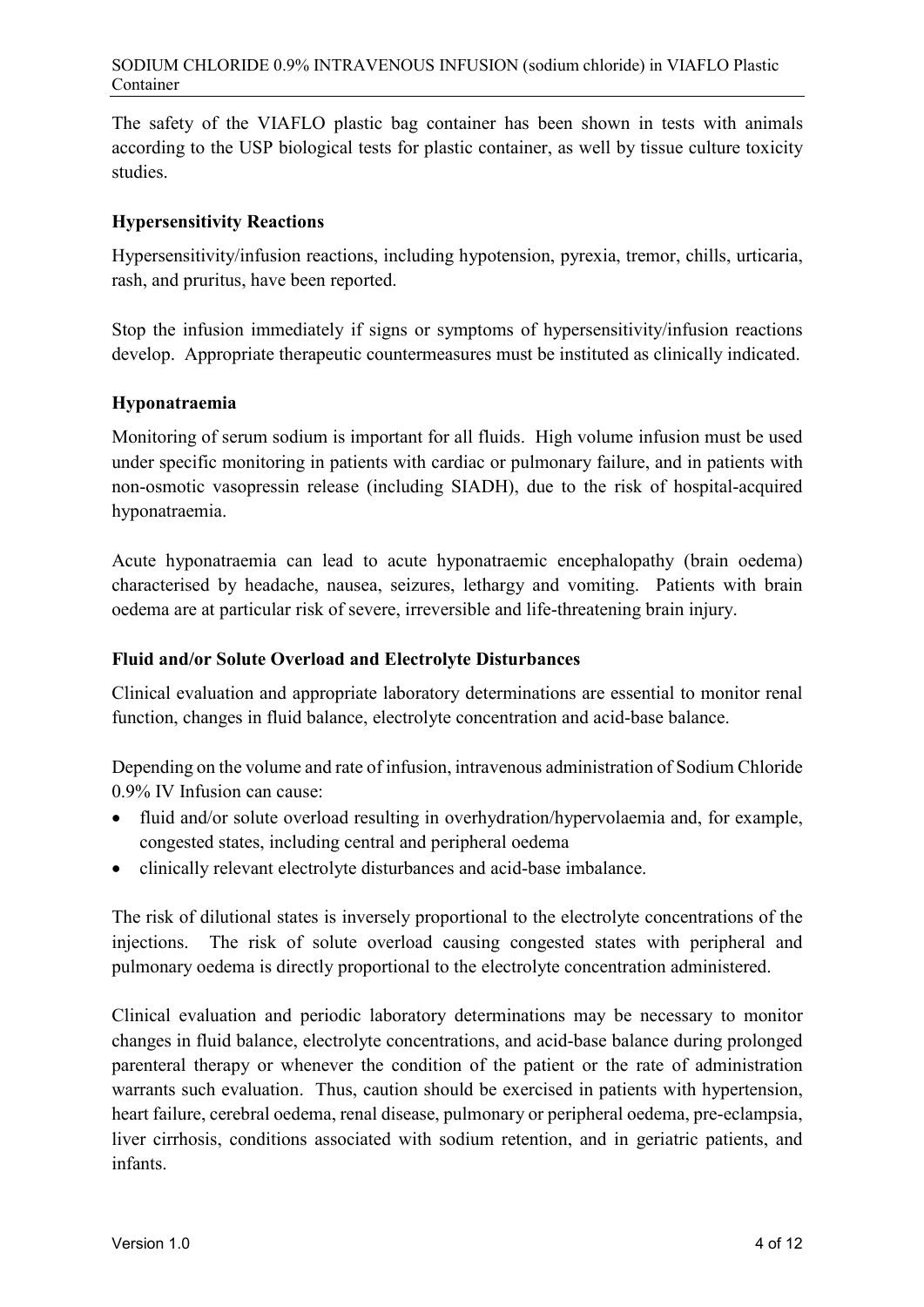Sodium Chloride 0.9% IV Infusion should be used with caution in patients receiving corticosteroids or corticotropin, because of potential sodium retention. Given that there is a possibility of systematic absorption of irrigation solutions, the same precautions apply. Displaced catheters or drainage tubes can lead to irrigation or infiltration of unintended structures or cavities. Excessive volume or pressure during irrigation of closed cavities may result in distention of tissues.

Sodium Chloride 0.9% IV Infusion should be used with particular caution, if at all, in patients with or at risk for:

- hypernatraemia
- hyperchloraemia
- metabolic acidosis
- hypervolaemia
- conditions that may cause sodium retention, fluid overload and oedema (central and peripheral).

Its use may result in electrolyte abnormalities, including hypokalaemia and hyperkalaemia. See Section 4.8 Adverse effects and 4.9 Overdose.

Rapid correction of hyponatraemia or hypernatraemia is potentially dangerous. Dosage, rate, and duration of administration should be determined by a physician experienced in intravenous fluid therapy.

## **Use in the elderly**

There are no adequate or well-controlled studies of Sodium Chloride 0.9% IV Infusion in subjects aged 65 and over to determine whether they respond differently from younger subjects.

When selecting the type of infusion solution and the volume/rate of infusion for a elderly patient, consider that elderly patients are generally more likely to have cardiac, renal, hepatic, and other diseases or concomitant drug therapy.

In general, dose selection for an elderly patient should be cautious as it is known that sodium chloride is substantially excreted by the kidney, and the risk of toxic reactions to this drug, may be greater in patients with impaired renal function. Because elderly patients are more likely to have decreased renal function, care should be taken in dose selection and thus renal function may be monitored.

## **Paediatric use**

Safety and effectiveness of sodium chloride (0.9%) in paediatric patients have not been established by adequate or controlled trials. In paediatric use, doses are calculated for each patient based on clinical condition, including body weight, and laboratory data.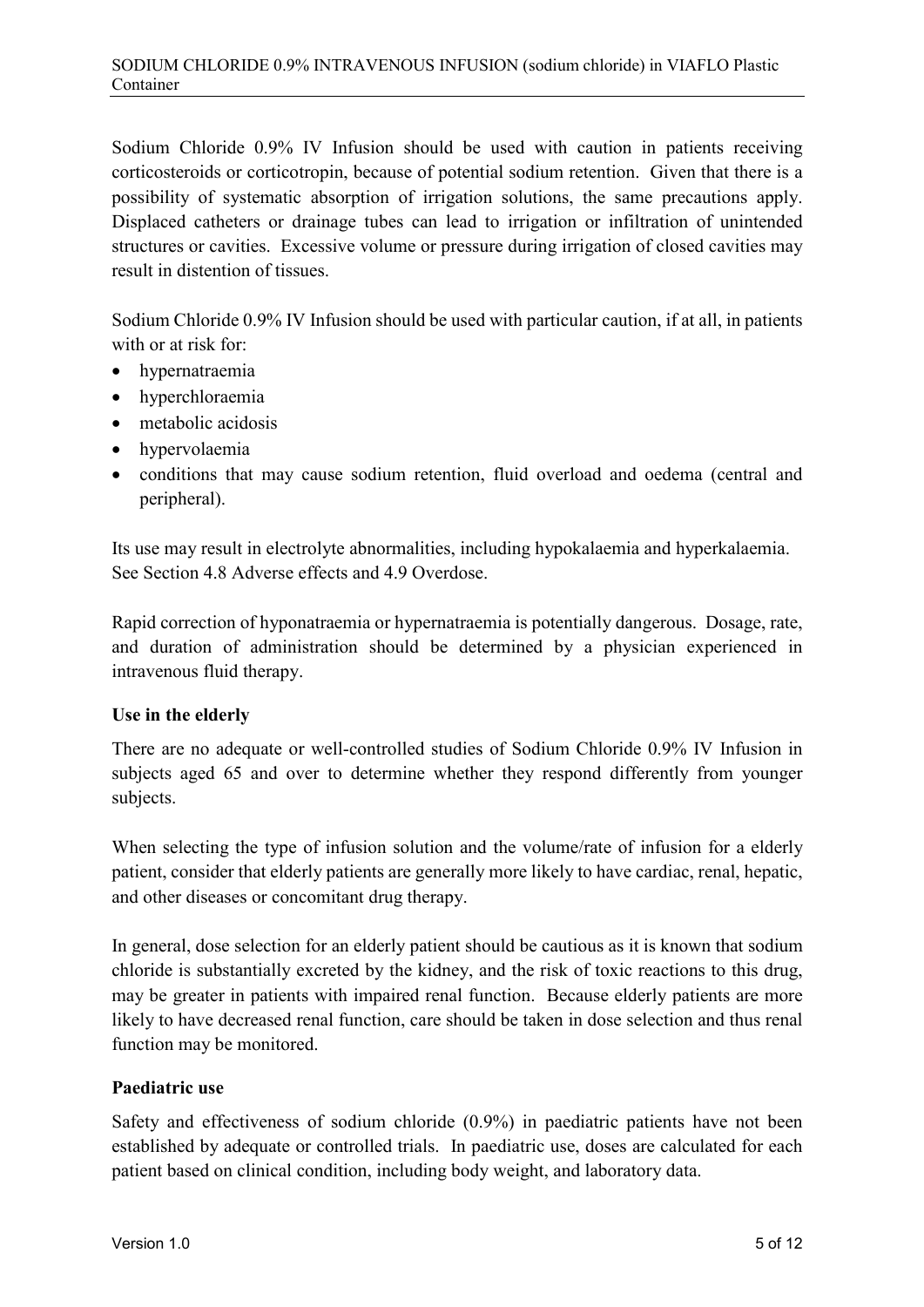Plasma electrolyte concentrations should be closely monitored in the paediatric population because of their impaired ability to regulate fluids and electrolytes.

#### **Effects on laboratory tests**

The effect of this medicine on laboratory tests has not been established.

## **4.5 INTERACTIONS WITH OTHER MEDICINES AND OTHER FORMS OF INTERACTIONS**

Sodium Chloride 0.9% IV Infusion should not be administered simultaneously with blood products through the same administration set, because of the possibility of pseudoagglutination or haemolysis. The container label for this product bears the statement: do not administer simultaneously with blood.

If Sodium Chloride 0.9% IV Infusion is used as a vehicle for a drug delivery, a thorough review of the Product Information document(s) of such drug(s) should be made to ensure that no incompatibility might occur. Salting out, i.e. a precipitation of organic base drug may occur in the presence of salt.

Caution is advised in patients treated with lithium. Renal sodium and lithium clearance may be increased during administration of Sodium Chloride 0.9% IV Infusion resulting in decreased lithium levels.

Caution is advised when administering Sodium Chloride 0.9% IV Infusion to patients treated with drugs leading to an increased vasopressin effect. The below listed drugs increase the vasopressin effect, leading to reduced renal electrolyte free water excretion and may increase the risk of hyponatraemia following treatment with intravenous fluids. (See Section 4.4 Special warnings and precautions for use and Section 4.8 Adverse effects).

- Drugs stimulating vasopressin release such as chlorpropamide, clofibrate, carbamazepine, vincristine, selective serotonin reuptake inhibitors (SSRIs), 3.4-methylenedioxy-Nmethamphetamine, ifosfamide, antipsychotics, opioids.
- Drugs potentiating vasopressin action such as chlorpropamide, non-steroidal antiinflammatories (NSAIDS), cyclophosphamide.
- Vasopressin analogues such as desmopressin, oxytocin, vasopressin, terlipressin.

Caution is advised when administering Sodium Chloride 0.9% IV Infusion to patients treated with drugs that may increase the risk of hyponatraemia, such as diuretics and antiepileptics (e.g., oxcarbazepine).

Sodium Chloride 0.9% IV Infusion should be used with caution in patients receiving corticosteroids or corticotropin, because of potential sodium and fluid retention.

## **4.6 FERTILITY, PREGNANCY AND LACTATION**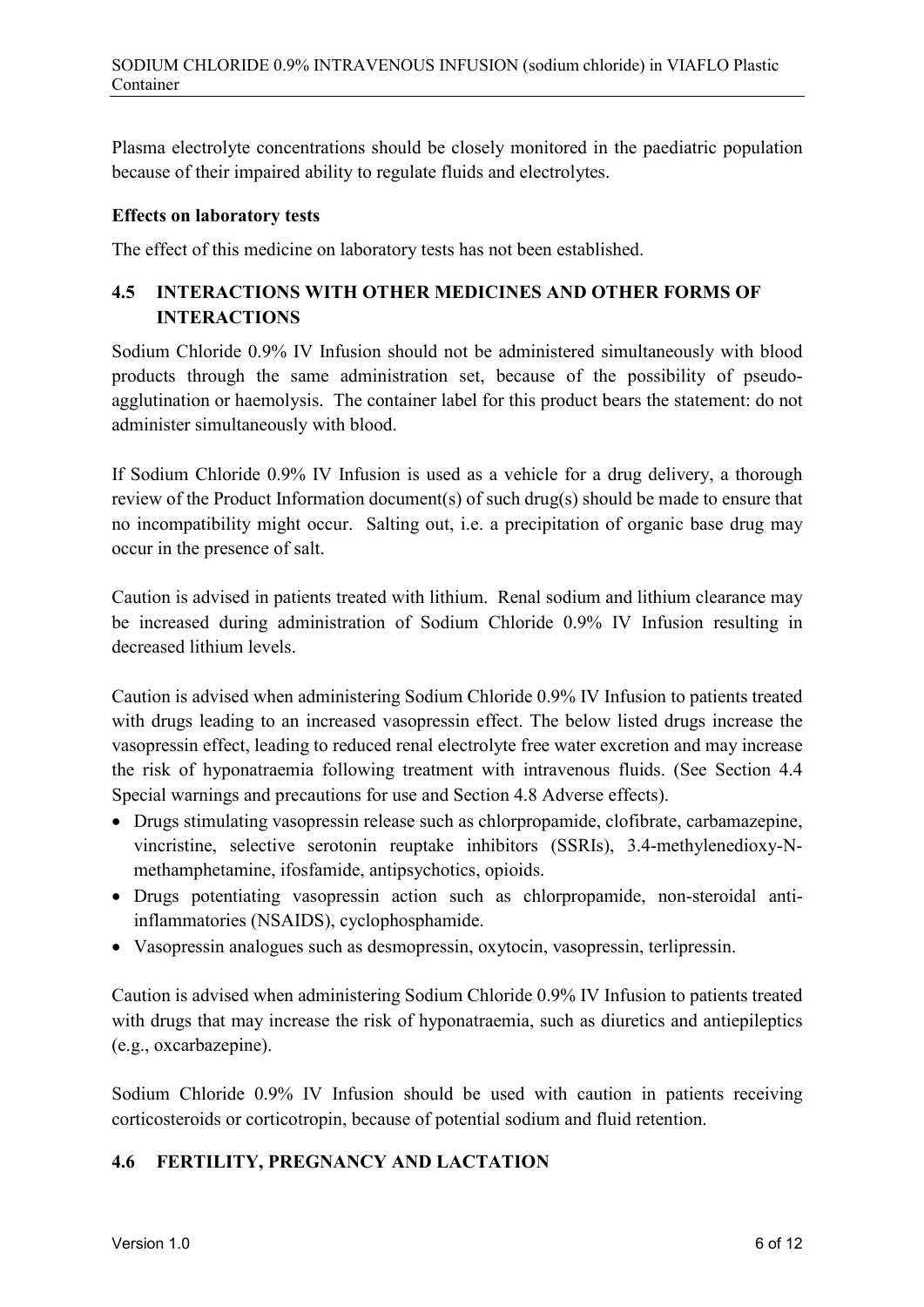## **Effects on fertility**

No data available.

## **Use in pregnancy (Category A)**

There are no adequate and well-controlled studies of Sodium Chloride 0.9% IV Infusion in animals or in pregnant women. However, Sodium Chloride 0.9% IV Infusion contains no components known to have adverse effects on the foetus at physiological concentrations.

Physicians should carefully consider the potential risks and benefits for each specific patient before administering sodium chloride.

#### **Use in lactation**

There are no adequate data from the use of Sodium Chloride 0.9% IV Infusion in lactating women. Following intravenous administration, a fraction of sodium and chloride ions is expected to be excreted into human milk. However, at physiological concentrations, neither of these ions is known to have adverse effects on a breastfeeding baby.

Physicians should carefully consider the potential risks and benefits for each specific patient before administering sodium chloride.

## **4.7 EFFECTS ON ABILITY TO DRIVE AND USE MACHINES**

There is no information on the effects of sodium chloride (0.9%) on the ability to operate an automobile or other heavy machinery.

## **4.8 ADVERSE EFFECTS (UNDESIRABLE EFFECTS)**

Adverse effects, which may occur because of the solution or the technique of administration include febrile response, infection at the site of injection, venous thrombosis or phlebitis extending from the site of injection and extravasation. Excessive administration of sodium chloride causes hypernatraemia, resulting in dehydration of internal organs, hypokalaemia and acidosis (see Section 4.9 Overdose).

If an adverse reaction does occur, discontinue the infusion, evaluate the patient, institute appropriate therapeutic countermeasures and save the remainder of the fluid for examination if deemed necessary.

Inappropriate use of Sodium Chloride 0.9% IV Infusion may cause fluid or solute overload resulting in electrolyte abnormalities, overhydration, congestive conditions including central, peripheral or pulmonary oedema electrolyte imbalances and acid-base imbalance.

## **Post-marketing Adverse Reactions**

The following adverse reactions have been reported in the post-marketing experience, listed by MedDRA System Organ Class (SOC), then, where feasible, by Preferred Term in order of severity: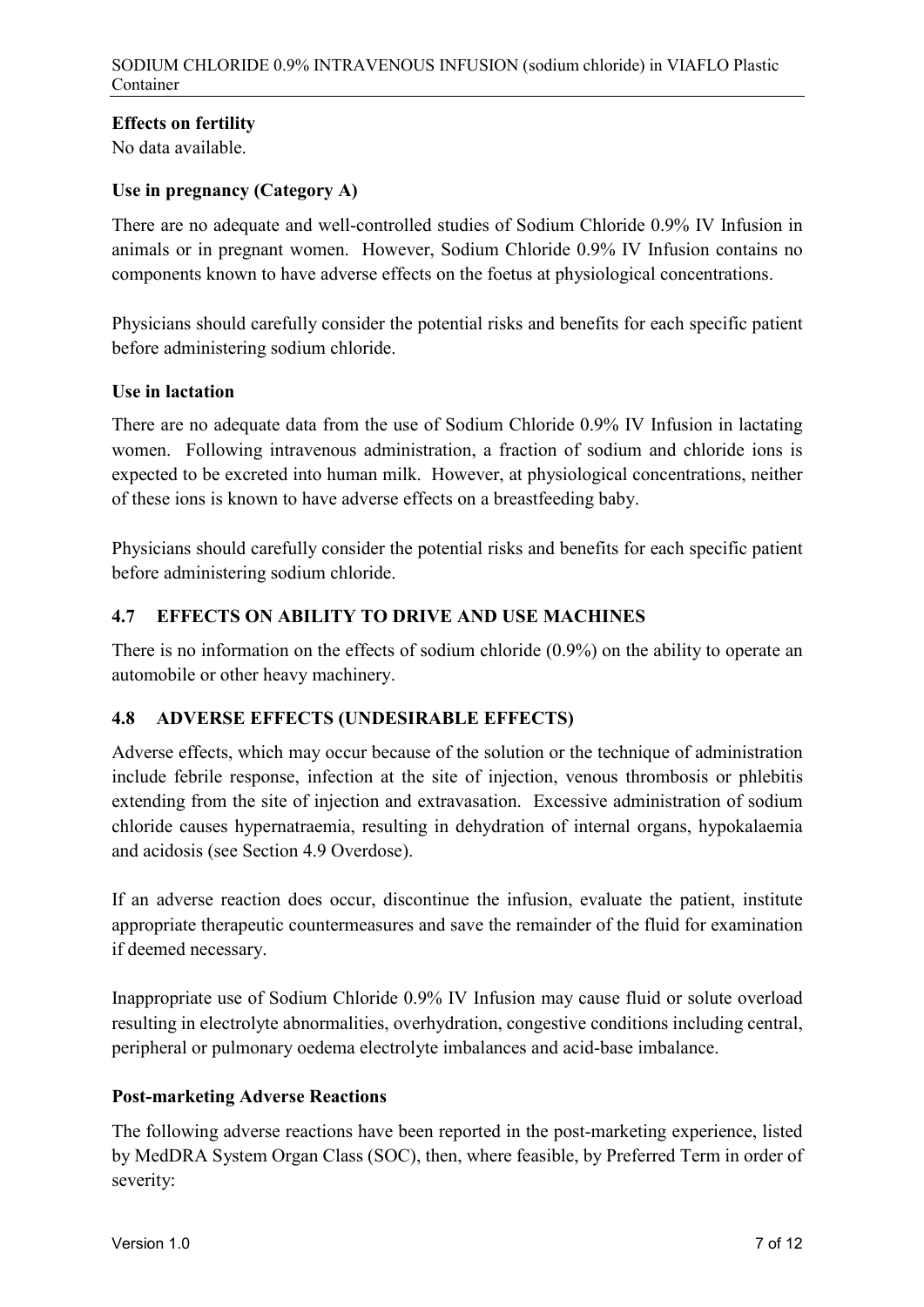- IMMUNE SYSTEM DISORDERS: Hypersensitivity/infusion reactions, including hypotension, pyrexia, tremor, chills, urticaria, rash, pruritus.
- GENERAL DISORDERS AND ADMINISTRATION SITE CONDITIONS: Infusion site reactions, such as infusion site erythema, injection site streaking, burning sensation, infusion site urticaria.

#### **Other Adverse Reactions / Class Reactions**

The following adverse reactions have been reported with other similar products:

- hypernatraemia
- hyperchloraemic metabolic acidosis
- hyponatreamia, which may be symptomatic
- hyponatraemic encephalopathy.

## **Reporting suspected adverse effects**

Reporting suspected adverse reactions after registration of the medicinal product is important. It allows continued monitoring of the benefit-risk balance of the medicinal product. Healthcare professionals are asked to report any suspected adverse reactions at [www.tga.gov.au/reporting-problems.](http://www.tga.gov.au/reporting-problems)

## **4.9 OVERDOSE**

Infusion of excess Sodium Chloride 0.9% IV Infusion preparations may cause

- fluid overload
- sodium overload (which can lead to central and/or peripheral oedema)
- hypernatraemia, hyponatraemia
- other electrolyte abnormalities

No specific antidotes to this preparation are known.

Should overdose occur, prompt and careful clinical assessment is essential. Treat the symptoms and institute appropriate supportive measures as required.

When assessing an overdose, any additives in the solution must also be considered.

## **Symptoms of hypernatraemia**

Hypernatraemia may cause nausea, vomiting, diarrhoea and cramps, reduced salivation and lacrimation, increased thirst, hypotension, and tachycardia. CNS effects include headache, dizziness, restlessness, weakness, muscle twitching or rigidity, respiratory paralysis, seizures, coma, and death.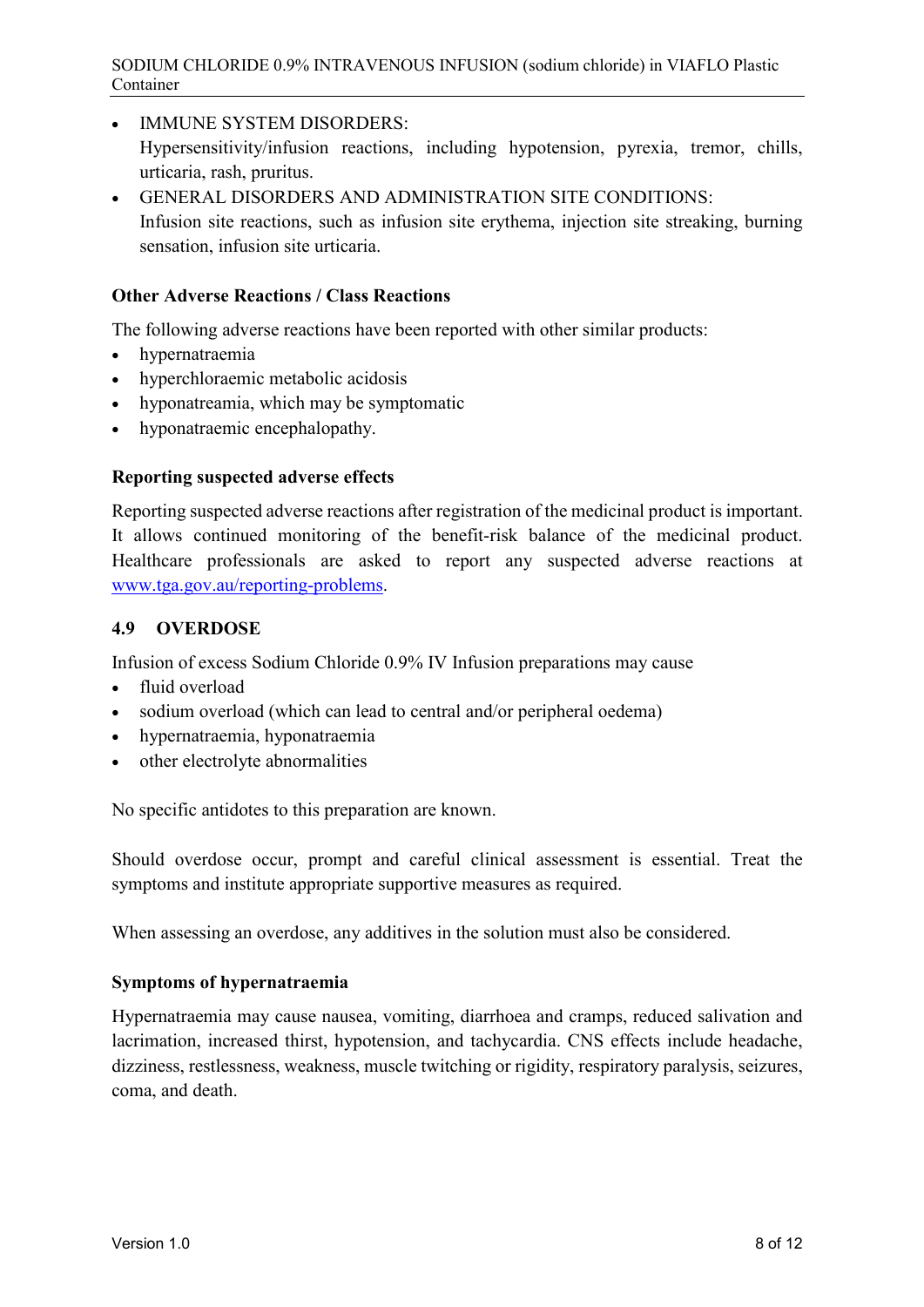## **Treatment of hypernatraemia**

Treatment usually requires free water replacement. Plasma sodium concentrations should be corrected slowly. If hypernatraemia is severe, IV hypotonic or isotonic saline or 5% glucose may be used to restore normal plasma sodium concentrations at a rate of no more than 10 to 12 mmol/L daily (0.5 mmol/L per hour). If plasma sodium levels are greater than 200 mmol/L or if the patient has renal impairment or is moribund, dialysis may be needed. Diazepam or other appropriate treatment may be required to treat convulsions.

## **Symptoms of hyponatraemia**

Symptoms may include headache, confusion, nausea, vomiting, somnolence weakness, cerebral oedema, seizures, coma, respiratory arrest, and death.

#### **Treatment of hyponatraemia**

Acute hyponatraemia requires immediate assessment. Symptomatic hyponatraemia associated with plasma sodium concentrations below 120 mmol/L may require the administration of IV isotonic or hypertonic sodium chloride. A loop diuretic may be required if there is fluid overload. The aim is to render the patient asymptomatic, usually by restoring plasma sodium concentration to between 120 mmol/L and 130 mmol/L, at a rate of 10 to 12 mmol/L in each 24 hour period.

Careful monitoring of plasma sodium concentrations and total body water is essential.

As in hypernatraemia, rapid correction of hyponatraemia is potentially dangerous. If neurological deterioration occurs, further investigation by MRI imaging of brain, including brain stem, is indicated.

For information on the management of overdose, contact the Poisons Information Centre on 13 11 26 (Australia).

## **5 PHARMACOLOGICAL PROPERTIES**

## **5.1 PHARMACODYNAMIC PROPERTIES**

#### **Mechanism of action**

Sodium is the major cation of extracellular fluid and functions principally in the control of water distribution, fluid and electrolyte balance and osmotic pressure of body fluids. Chloride, the major extracellular anion, closely follows the physiological disposition of sodium cation in maintenance of acid-base balance, isotonicity and electrodynamic characteristic of the cells.

Thus, Sodium Chloride 0.9% IV Infusion has a value as a source of water and electrolytes.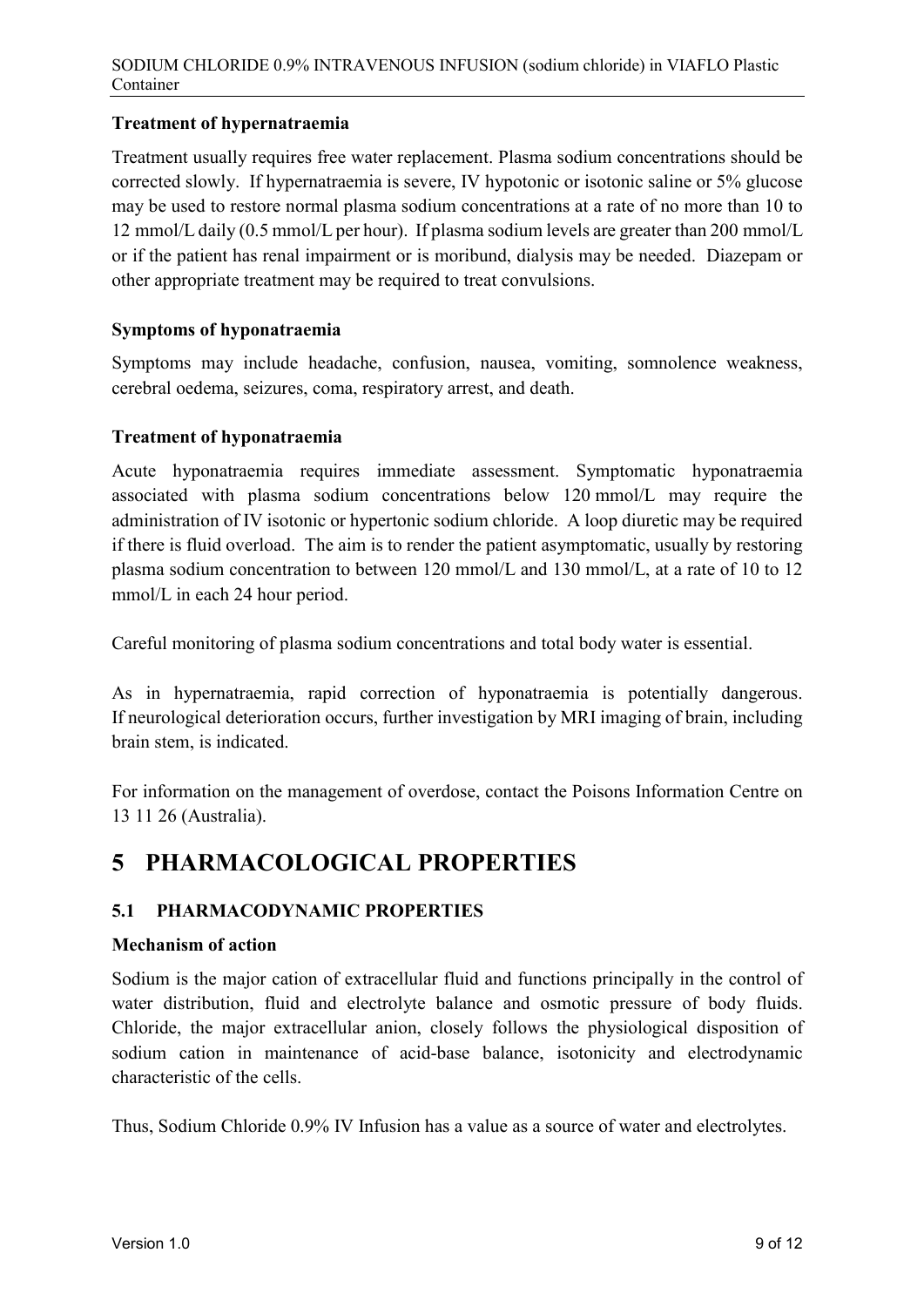## **Clinical trials**

No data available

## **5.2 PHARMACOKINETIC PROPERTIES**

As Sodium Chloride 0.9% IV Infusion is directly administered to the systemic circulation by intravenous infusion, the bioavailability (absorption) of the active components is complete (100 per cent).

## **5.3 PRECLINICAL SAFETY DATA**

## **Genotoxicity**

Studies with sodium chloride have not been performed to evaluate carcinogenic or mutagenic potential.

## **Carcinogenicity**

Studies with sodium chloride have not been performed to evaluate carcinogenic or mutagenic potential.

## **6 PHARMACEUTICAL PARTICULARS**

## **6.1 LIST OF EXCIPIENTS**

Water for Injections

## **6.2 INCOMPATIBILITIES**

Additives may be incompatible. Suitability of potential additives has not been demonstrated. Complete information is not available. Those additives known to be incompatible should not be used (see section 4.2 Dose and Method of Administration).

Sodium Chloride 0.9% IV Infusion should not be administered simultaneously with blood products through the same administration set, because of the possibility of pseudoagglutination or haemolysis (see section 4.5 Interactions with Other Medicines and Other Forms of Interactions).

## **6.3 SHELF LIFE**

In Australia, information on the shelf life can be found on the public summary of the Australian Register of Therapeutic Goods (ARTG). The expiry date can be found on the packaging.

## **6.4 SPECIAL PRECAUTIONS FOR STORAGE**

Store below 25°C.

## **6.5 NATURE AND CONTENTS OF CONTAINER**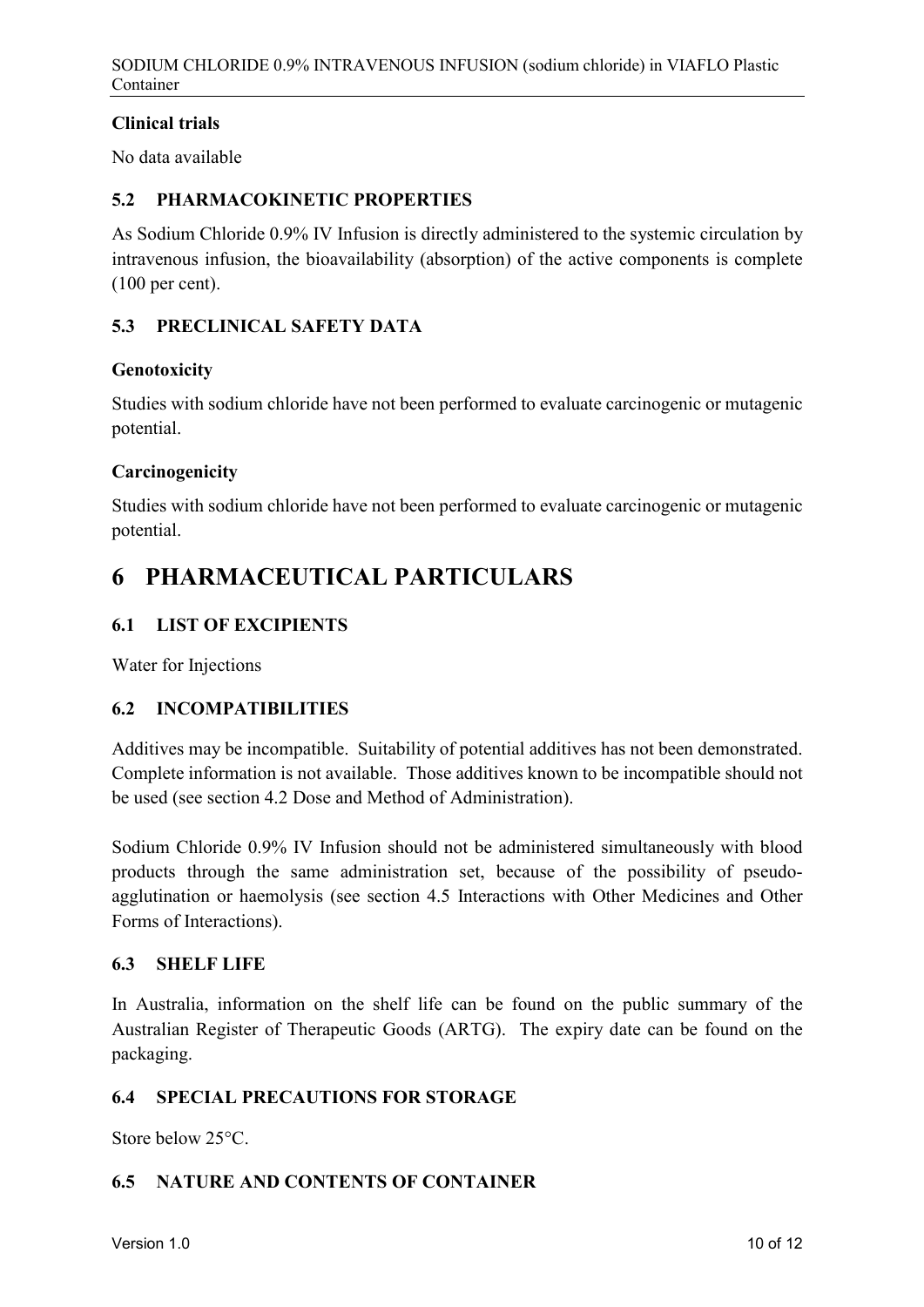Sodium Chloride 0.9% IV Infusion is supplied in VIAFLO plastic containers.

| Code no.       | Name of the active components<br>[concentrations $(\%$ , mmol/1000 mL)] | Osmolarity <sup><math>\alpha</math></sup><br>mOsmol/L | <b>ARTG</b> | Pack size |
|----------------|-------------------------------------------------------------------------|-------------------------------------------------------|-------------|-----------|
| <b>BSE1322</b> | Sodium chloride $(0.9\%, 154)$                                          | 308 (300)                                             | 168509      | 250       |
| <b>BSE1323</b> | Sodium chloride $(0.9\%, 154)$                                          | 308 (300)                                             | 168510      | 500       |
| <b>BSE1324</b> | Sodium chloride $(0.9\%, 154)$                                          | 308 (300)                                             | 168511      | 1000      |

**Table 1: Sodium Chloride 0.9% IV INFUSION preparations**

<sup>α</sup>Osmolarities are calculated figures, whilst those in the bracket are approximate Osmolalities (mOsmol/kg)

**Package size:** 250 mL, 500 mL, 1000 mL

## **6.6 SPECIAL PRECAUTIONS FOR DISPOSAL**

Any unused product or waste material should be disposed of in accordance with local requirements.

## **6.7 PHYSICOCHEMICAL PROPERTIES**

#### **Chemical structure**

Sodium chloride

*Molecular formula*: NaCl *Molecular Weight*: 58.44 *Appearance*: colourless or white crystal *Solubility*: freely soluble in water and practically insoluble in anhydrous ethanol

## **CAS number**

Sodium chloride *CAS No.*: 7647-14-5

## **7 MEDICINE SCHEDULE (POISONS STANDARD)**

Not scheduled

## **8 SPONSOR**

Baxter Healthcare Pty Ltd 1 Baxter Drive OLD TOONGABBIE NSW 2146 AUSTRALIA

## **9 DATE OF FIRST APPROVAL**

15 September 2011